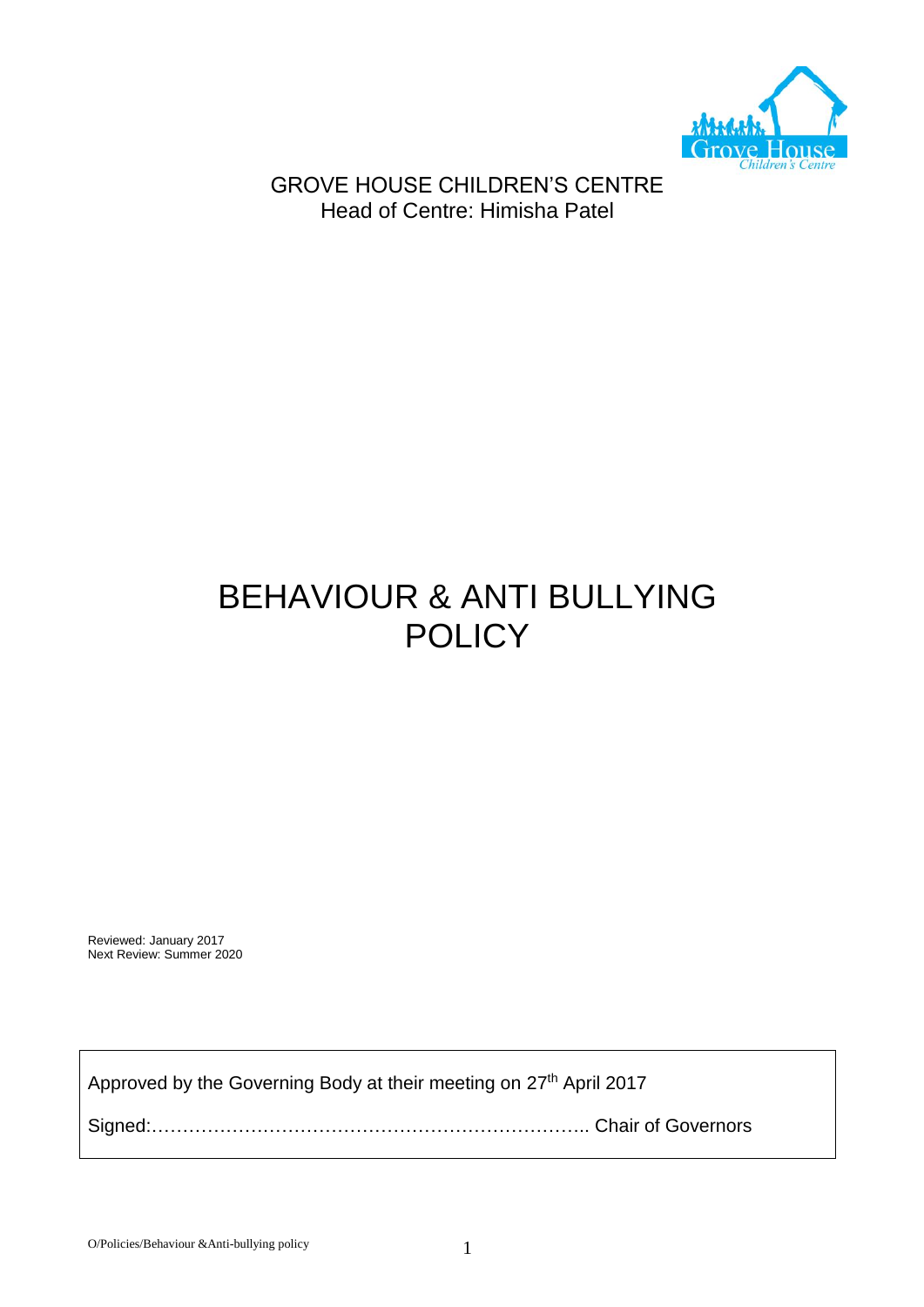## **BEHAVIOUR AND ANTI BULLYING POLICY**

The Centre reflects the society in which we live; It brings together staff, children and families from a wide variety of backgrounds. Learning how to behave towards others is a particularly important part of school life and almost certainly influences attitudes adopted later in life. Children will always test their limits and the way this explorative behaviour is dealt with will make a difference.

We must concentrate on what we can influence and how we can influence it and in doing so we would hope to achieve zero tolerance of bullying.

A good place to start is to decide what behaviour we want to encourage, work with children and their parents, share ideas on what we want, expect it to happen, look for it and acknowledge it. It is also important to acknowledge that bullying can start at a very early stage in a child's life, recognising it and dealing with it needs to be central to our approach.

### **AIMS**

In order to develop the child within a moral, spiritual and cultural context, the Centre aims to:

- encourage all children to develop positive self-esteem
- actively promote respect firstly for each other through good behaviour and anti bullying and also for our environment and our resources
- have a 'moral code' which takes into account the basic values of honesty, fairness and politeness

Within this context, the child is able to recognise the boundaries of acceptable behaviour which enable him/her to live in harmony with others.

## **STAFF**

All adults in the Centre act as role models for the children. As such, the language they use is crucial. 'The language used by the adult soon becomes the language of the child'.

Staff should be mindful of the need to avoid negative responses and language. Positive language should be used to acknowledge appropriate behaviour and explain why particular actions or situations might not be appropriate or even safe.

Staff should take a problem solving approach when assessing and managing risks with children eg when a child climbs on a chair to reach something you could acknowledge their need to reach something but support them to think of safer alternatives, "I can see you need to reach to the top of that tower…I wonder if there's a safer way to do that…what else could we use?" – and encourage children to think of alternatives.

In this way children will begin to think about their own safety.

### *Staff must always avoid shouting or raising their voice*

Adults have a mediating role in supporting a child or children who may be involved in a particular dispute or conflict or potential bullying. Children need to learn how to negotiate and staff play a vital role in facilitating this. Unless there is an immediate danger to children in conflict staff members should 'observe, wait and listen' before making a decision to intervene. Children are often capable of settling their own disputes. If intervention is deemed necessary staff should help children manage frustrations and resolve social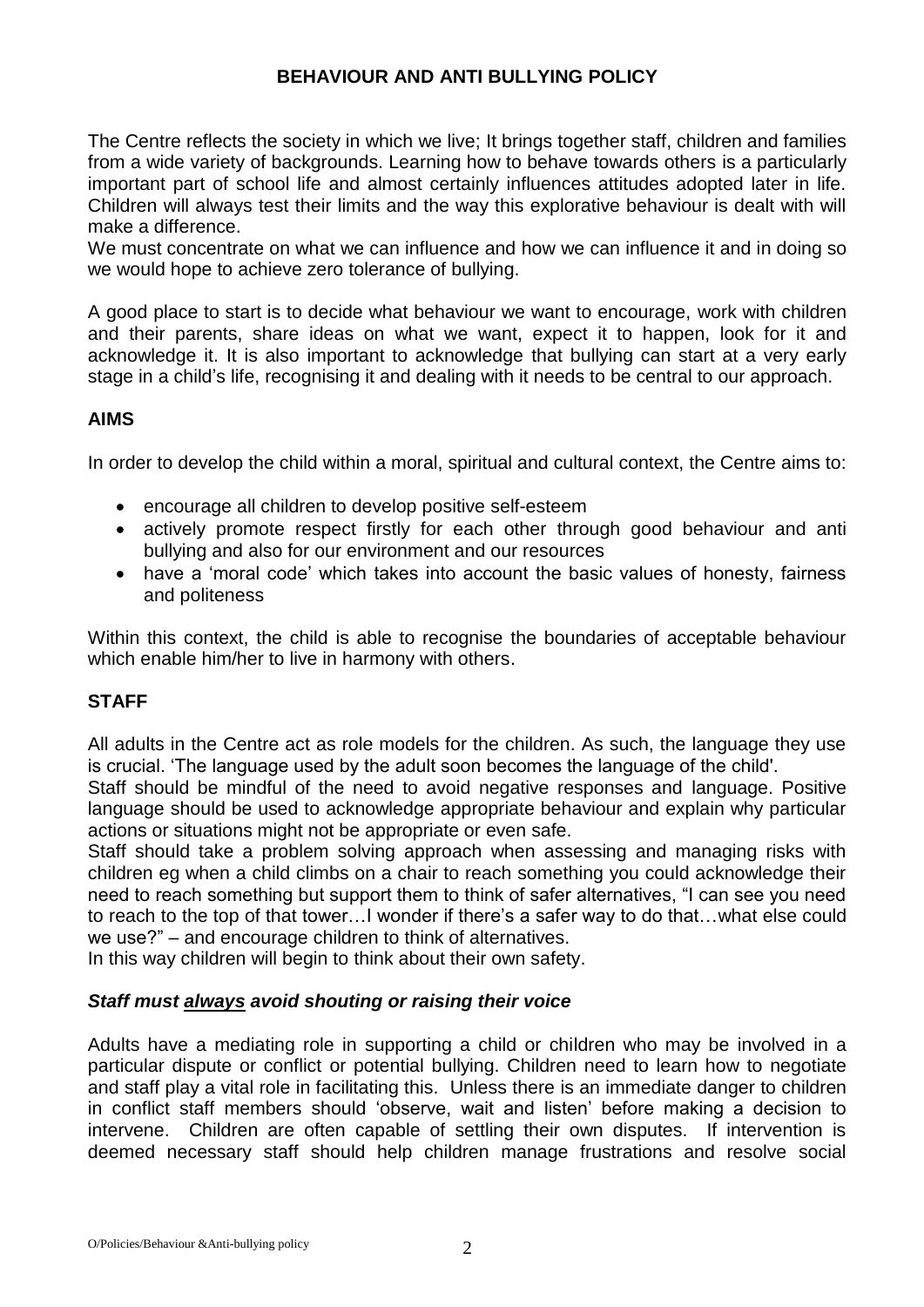conflicts by using the following six-step conflict resolution process as a guide (from High Scope). See below:

## **Supporting children to resolve conflicts – 6 step conflict resolution process (High Scope)**

- **1. approach calmly, stopping any hurtful actions.** Place yourself between the children, on their level; use a calm voice and gentle touch; remain neutral rather than take sides.
- **2. Acknowledge children's feelings.** Say something simple such as "You look really upset," let children know you need to hold any object in question 9if dispute is over an object)
- **3. Gather information.** Ask "What's the problem?" Do not ask "why" questions as young children focus on that, what the problem is, rather than understanding the reasons behind it.
- **4. Restate the problem.** "so the problem is…" Use and extend the children's vocabulary, substituting neutral words for hurtful or judgmental ones (such as "stupid") if needed.
- **5. Ask for solutions and choose one together.** Ask "What can we do to solve this problem?" Encourage children to think of a solution but offer options if they children are unable to at first.
- **6. Be prepared to give follow-up support.** Acknowledge children's accomplishments, eg, "You solved the problem!" stay nearby in case anyone is not happy with the solution and the process needs repeating. Adults respect children's ideas for solving problems, even if the options they offer don't seem fair to adults. What's important is that children agree on the solution and see themselves as competent problem-solvers.

Additional strategies we use to encourage children to develop negotiating skills include:

- Philosophy sessions
- Circle time and group time
- Turn taking games
- Role play (often involving the teddy bears)
- Ring games
- Outdoor games with small apparatus (bats, balls, hoops etc.)
- Peer mediation
- Modelling Strategies (for young or non-verbal children)

Adults also play a key role in helping children to develop a sense of respect for the feelings of others and their own feelings. Children need to learn that certain actions will have effects on others:

e.g. How do you think he/she will feel if you say that to him/her? Oh dear he/she looks very sad, what happened? If you tear that book, I well feel very sad/upset/annoyed. If you say things like that, how do you think it makes him/her feel? If you hit someone, how do you think they might feel? How have you felt when some else hit you? How do you feel when your friend says they don't want to be your friend?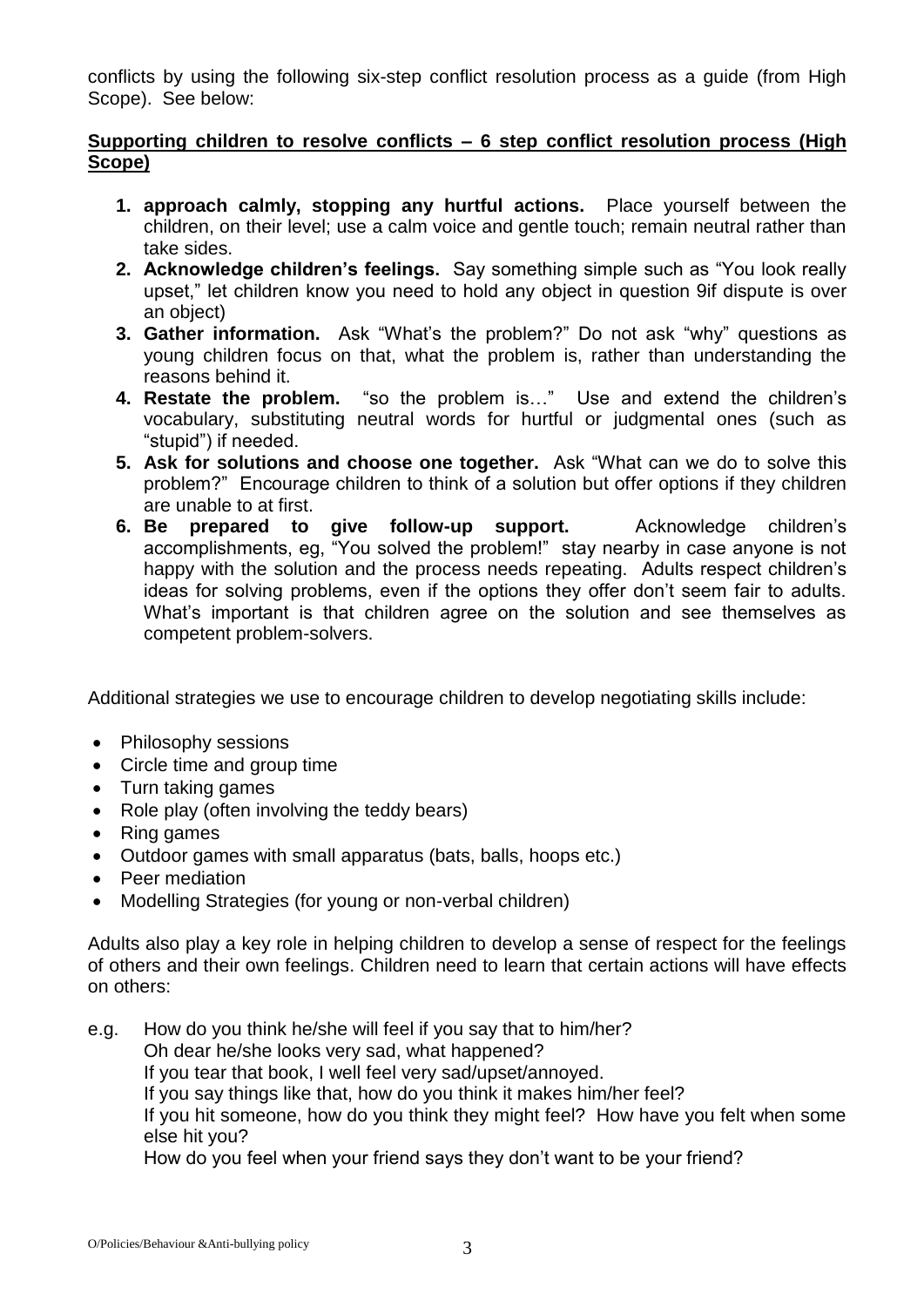I can see that you don't want to tidy up, but when you've finished you can choose to do something else fun.

## **Choices and Consequences**

'Choices and consequences is perhaps the most useful behaviour encouragement technique of all. It's a strategy that helps children learn to take responsibility for themselves by encouraging a positive use of Personal Power; children quickly become more cooperative than when coercion is used. The strategy keeps the adult in charge whilst also empowering the child. It is also an excellent way of diffusing poser struggles, as we can plan LOGICAL choices and SPECIFIC consequences in relation to children's behaviour.' (Family Links 2000)

#### **Steps for giving choices and consequences**

- 1. Be clear and specific about the positive and negative choice of behaviour, and the positive and negative consequences
- 2. Relate the consequences to the behaviour
- 3. Choose consequences that mean something to the child
- 4. Don't use threats, or a threatening manner, or ultimatums
- 5. Don't give a choice when there isn't one
- 6. Choose consequences you can keep to
- 7. Don't demand and instant answer give the child a few moments to reflect

For example, in practice a choices and consequences conversation might go something like this:

Charlie **you have a choice, You can either** help me tidy up the toys **Or you can** leave me to do it **If you choose** to help **Then** I will have time to read you an extra story **If you choose** not to help **Then** there won't be time for an extra story **It's up to you –** it's your choice

### **PARENTS**

At Grove House Children's Centre, we recognise and acknowledge that parents are their child's first educators. They have the background knowledge and information on their child's development and it is therefore of the greatest importance that we work in partnership with them.

The Centre's 'Open door' policy is aimed at creating good two-way dialogue between families and ourselves and we would hope that parents feel confident and happy to approach us with any concerns over their child's behaviour just as we would keep them informed of any issues or incidents involving their child in nursery. Parents need to be alerted to potential cases of bullying and appropriate support put in place, either here in the Centre or through signposting to other agencies where appropriate to do so.

With regard to children with special needs relating to behaviour problems, the Centre will adopt procedures from the SEN Code of Practice working closely with parents and any relevant outside agencies. Parents will be kept informed of the Centre's policy and strategies for dealing with behaviour which emphasises the positive aspects of the child rather than focusing on the negative.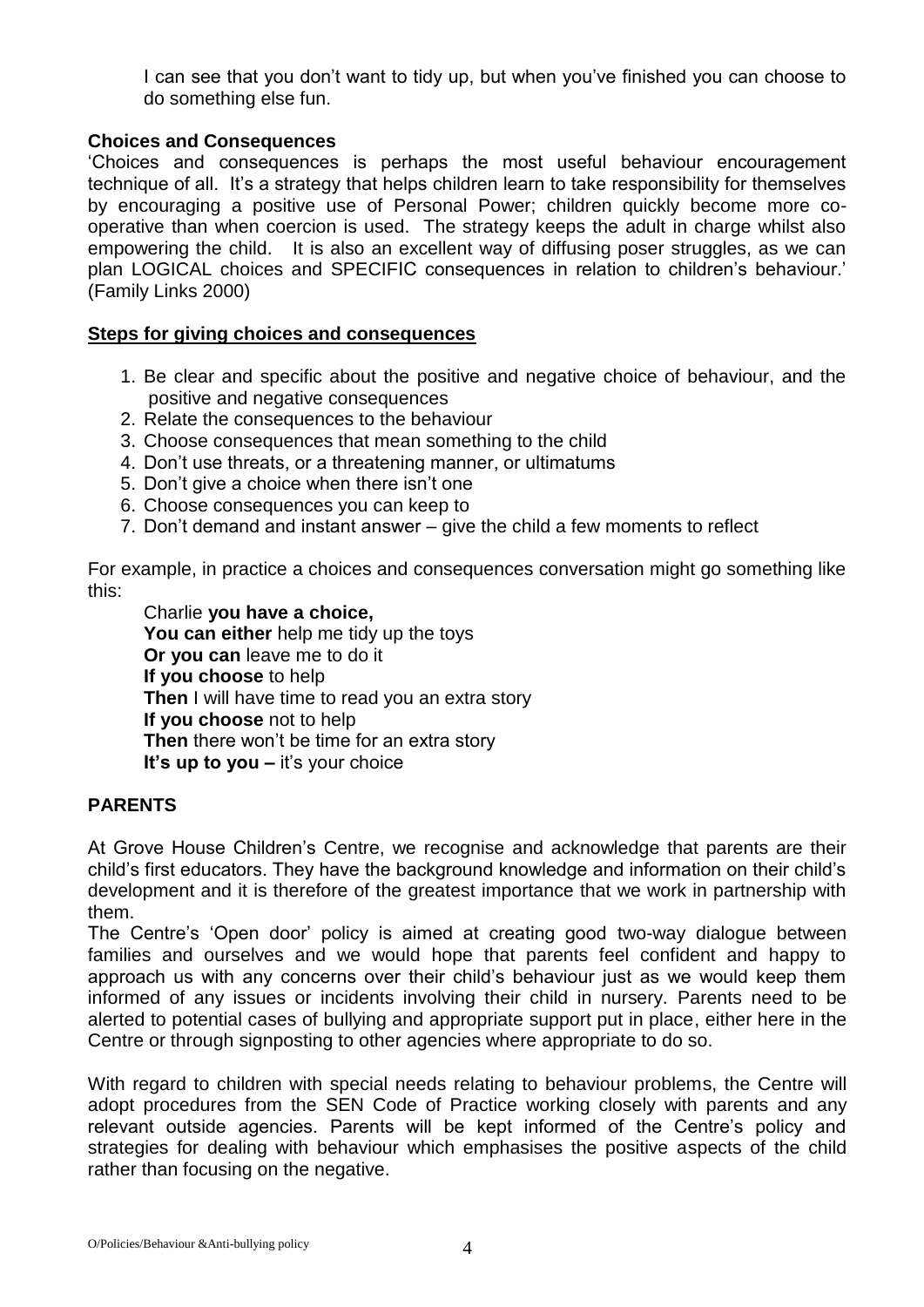## **ENVIRONMENT AND RESOURCES**

There should be continuous emphasis on encouraging children to respect and care for their surroundings and the resources on offer in the Centre.

This can be done through:

- Adults acting as role models and as support during session and tidy up times; picking up any litter, showing children where things go, showing value and respect for books etc.
- Children helping to put resources in the correct containers etc. during tidy up times (sorting and matching)
- Children helping to look for any items which may be lost
- Adults explaining to children the results of their actions  $-$  e.g "If you leave the pen without a top on it, it will soon be dry and we won't be able to use it again."
- Children being encouraged to use the home/school library and to care for the bears (taking them home / on outings etc.)

It is also important for staff to demonstrate all of the above to any other adults who may be spending time with us in the nursery, including parents and students.

It is Centre policy to:

- Discourage any adults (including parents) to sit on tables whilst in the nursery.
- Encourage children to treat furniture properly (no standing on chairs etc)
- Encourage parents to go through the correct channels when they have concerns regarding the behaviour of other children

### **Physical Intervention**

Definition of Physical Intervention (previously defined as physical restraint):

Physical restraint is the positive application of force with the intention of controlling the pupil's behaviour in order to protect him/her from harming themselves or others or seriously damaging property.

Physical intervention must only be used as a last resort when other strategies have failed. It must serve to de-escalate or prevent a violent or potentially violent situation.

The Centre adopts the London Borough of Ealing's policy for Schools, Nurseries and Children's Centres on the use of Physical Intervention

The Centre is aware of the borough's anti bullying policy

#### **Procedures**

Before resorting to physical restraint, staff will have tried alternatives and especially those which have been successful in the past in preventing the child's behaviour from becoming a danger to himself or others. If it becomes necessary in exceptional circumstances to use physical intervention, **it must only be as an act of care. It is always unlawful to use force as a punishment.**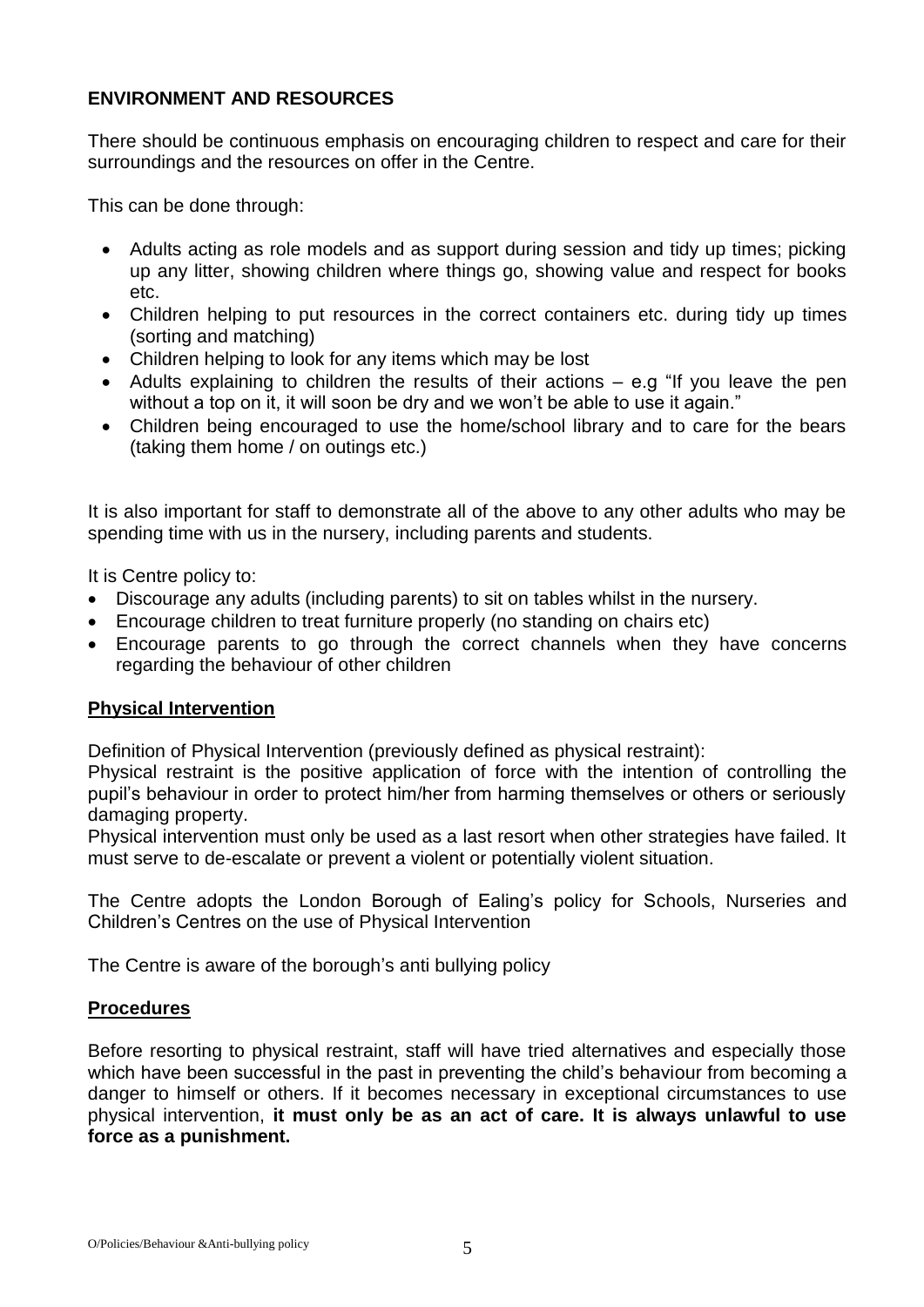Suggested forms of restraint which may be used are listed in the Ealing Council Schools Service Policy and Guidelines on Physical Intervention (September 2009) – page 9 – (6.7). On the same page, under 6.8, it clearly states which types of intervention may **not** be used. Where it has been necessary to use physical restraint, the incident / circumstances will be recorded.

\*\*A copy of the Guidelines to Schools is available from the office.

### **APPENDIX – 1**

- Encourage talk and extend learning
- Ask open ended questions "I wonder what would happen if …….?"
- Ask children about what they are doing
- Act as a speech and language model for the children
- Give time for the child to answer
- Use books and stories to illustrate examples of good behaviour
- Use role play to demonstrate the results of actions on the feelings of others
- Make eye contact
- Diffuse situations / be aware of potentially difficult situations
- Give reasons
- Give alternatives
- Give the opportunity for children to negotiate and 'sort things out for themselves'
- Look at the provision and choices
- Keep calm! If you maintain a low noise level then it is probable that the children will too!

### **APPENDIX – 2**

Examples of:

### NEGATIVE LANGUAGE ALTERNATIVE LANGUAGE

"Don't do that" "If you do that it might hurt him"

"Stop it!" "What will we read if you tear that book?" or "How will we read the book if it's torn?" or "I feel very sad now…you've torn the book…how will we read it now?" (Get children to help you mend the book and use as an opportunity to talk about looking after our books etc.)

"Be quiet!" Distract/eg. use action rhymes